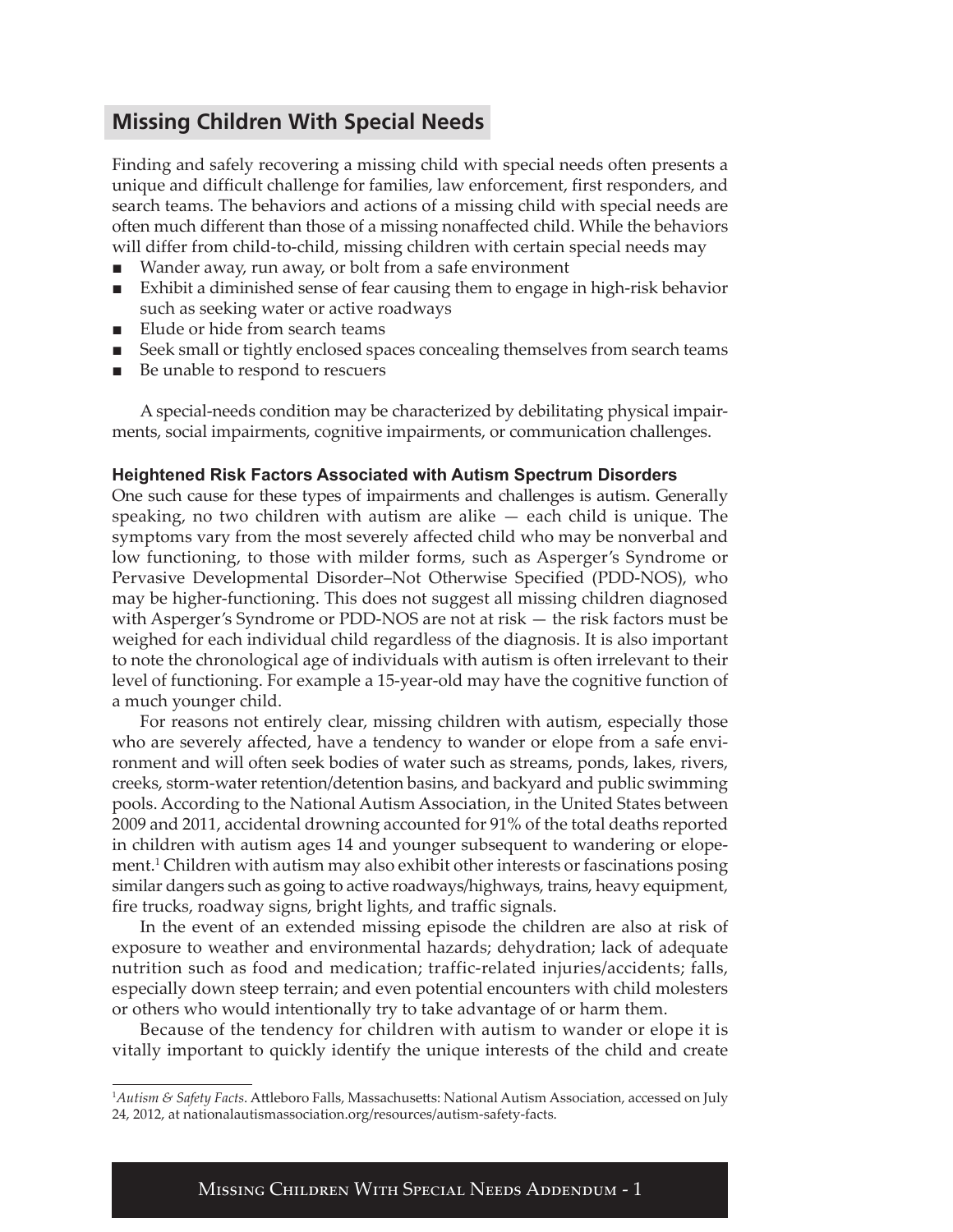a list of their favorite places. It is imperative first responders talk to the parents, siblings, relatives, caregivers, and others who know the child well to ask for information about interests, fascinations, stimulations, or obsessions when developing search plans and determining where the child may go. This information could provide key clues leading to a speedy recovery.

#### **Wandering and Elopement**

The National Autism Association describes wandering and elopement as a situation when a person who requires some level of supervision to be safe leaves a supervised, safe space and/or the care of a responsible person and is exposed to potential dangers. These dangers can include traffic; drowning in open water; falling from a high place; harmful weather or environmental conditions such as hypothermia, heat stroke, or dehydration; or unintended encounters with individuals who could try to intentionally harm them. Wandering is also referred to as elopement, bolting, fleeing, and running.<sup>2</sup>

Children with autism wander or elope for a variety of reasons. They may hide from parents, caregivers, or teachers. They may seek places of special interest to them such as water, active roadways, train tracks, a favorite place, or possibly to escape an environment because of overwhelming stimulus such as sights, sounds, surroundings, or activities of others. First responders must quickly gather information about why the child may have wandered and places the child may go. **Interviewing parents, siblings, caregivers, and others who know the child well is vital, since these people may know about the child's activities, behaviors, and interests, both past and present**.

It is estimated nearly half of children with autism will wander or elope, a rate nearly four times higher than nonaffected children.3 More than one-third of children with autism who wander or elope are considered nonverbal and are unable or rarely able to communicate their name, address, or phone number.<sup>4</sup>

Because of the unique circumstances often associated in cases of missing children with special needs, the guidance noted below is provided to assist law enforcement, first responders, and search teams in the event of a reported incident.

#### **Missing Children With Special Needs: Response Recommendations**

While cases of missing children with special needs should be treated as critical incidents requiring elevated responses by law enforcement and first responders, children with autism have an unusually high mortality rate and are especially at risk. Certain exceptions may apply for those special-needs children who are considered high functioning and therefore should be assessed accordingly weighing all risk factors.

**Preliminary Considerations** Because children with autism often have an extremely high attraction to water, it is **strongly** recommended first responders and search teams immediately check all nearby bodies of water in an effort to head-off the child. These include but are not limited to streams, ponds, lakes, rivers, creeks, storm-water retention/detention basins, and backyard and public swimming pools.

<sup>2</sup> For more information about this topic visit www.nationalautismassociation.org, www.autismsafety.org, and www.awaare.org.

<sup>3</sup> *Autism & Safety Facts*. Attleboro Falls, Massachusetts: National Autism Association, accessed on July 24, 2012, at nationalautismassociation.org/resources/autism-safety-facts. 4 *Id*.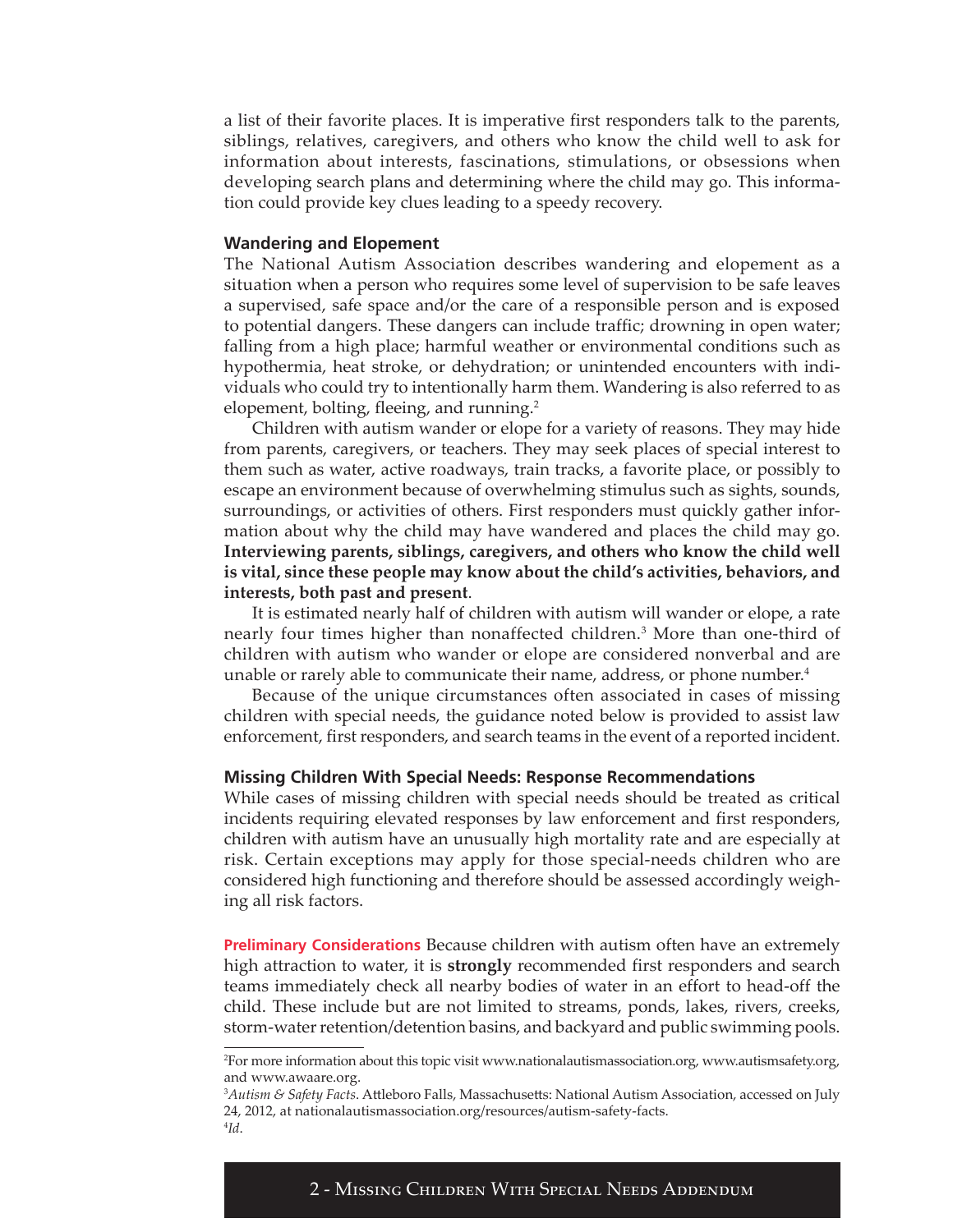Children with autism typically have difficulty with verbal and nonverbal communication and in many cases may **not** be able to respond to their name being called. They will often hide to elude searchers, sometimes concealing themselves in small or tight spaces, and may display a diminished sense of fear about dangers in their environmental surroundings.

As with all critically missing children, time is a vitally important factor in a safe recovery. Public-safety telecommunicators are encouraged to obtain the information noted below and **immediately** share it with all first responders. Additionally lawenforcement agencies are encouraged to contact the National Center for Missing & Exploited Children® at 1-800-THE-LOST® (1-800-843-5678) for additional assistance and resources, including search-and-rescue experts who may be able to immediately deploy to help find the child.

**Call-Intake Questions** The recommendations noted below are offered to help public-safety telecommunicators when taking calls concerning children with special needs. First obtain a full description of the child including height, weight, hair color, and clothing worn. Then ask

- [ ] Is the child wearing or carrying any tracking technology device? If so, which one and how is location information accessed?
- [ ] Is the child attracted to water? If so, can the child swim?
- [] Is the child attracted to active roadways/highways?
- [ ] Does the child have a fascination with vehicles such as trains, heavy equipment, airplanes, or fire trucks?
- [] Has the child wandered away before? If so, where was he or she found?
- [ ] Does the child have a sibling with special needs? If so, has that sibling wandered away before? If so, where was the sibling found?
- [ ] Where does the child like to go? Does the child have a favorite place?
- [ ] Is the child nonverbal? How will the child likely react to his or her name being called?
- [ ] Will the child respond to a particular voice such as that of his or her mother, father, other relative, caregiver, or family friend?
- [ ] Does the child have a favorite song, toy, or character? If so, what or who is it?
- [ ] Does the verbal child know his or her parents' names, home address, and phone number?
- [] Does the child have any specific dislikes, fears, or behavioral triggers?
- [ ] How might the child react to sirens, helicopters, airplanes, search dogs, people in uniform, or those participating in a search team?
- [ ] How does the child respond to pain or injury?
- [ ] What is the child's response to being touched?
- [ ] Does the child wear a medical ID tag?
- [ ] Does the child have any sensory, medical, or dietary issues and requirements?
- [ ] Does the child rely on any life-sustaining medication?
- [ ] Does the child become upset easily? If so, what methods are used to calm him or her?

**The Initial Response** The recommendations noted below are offered to help guide law enforcement and other first responders in the initial response and search for the child.

Missing Children With Special Needs Addendum - 3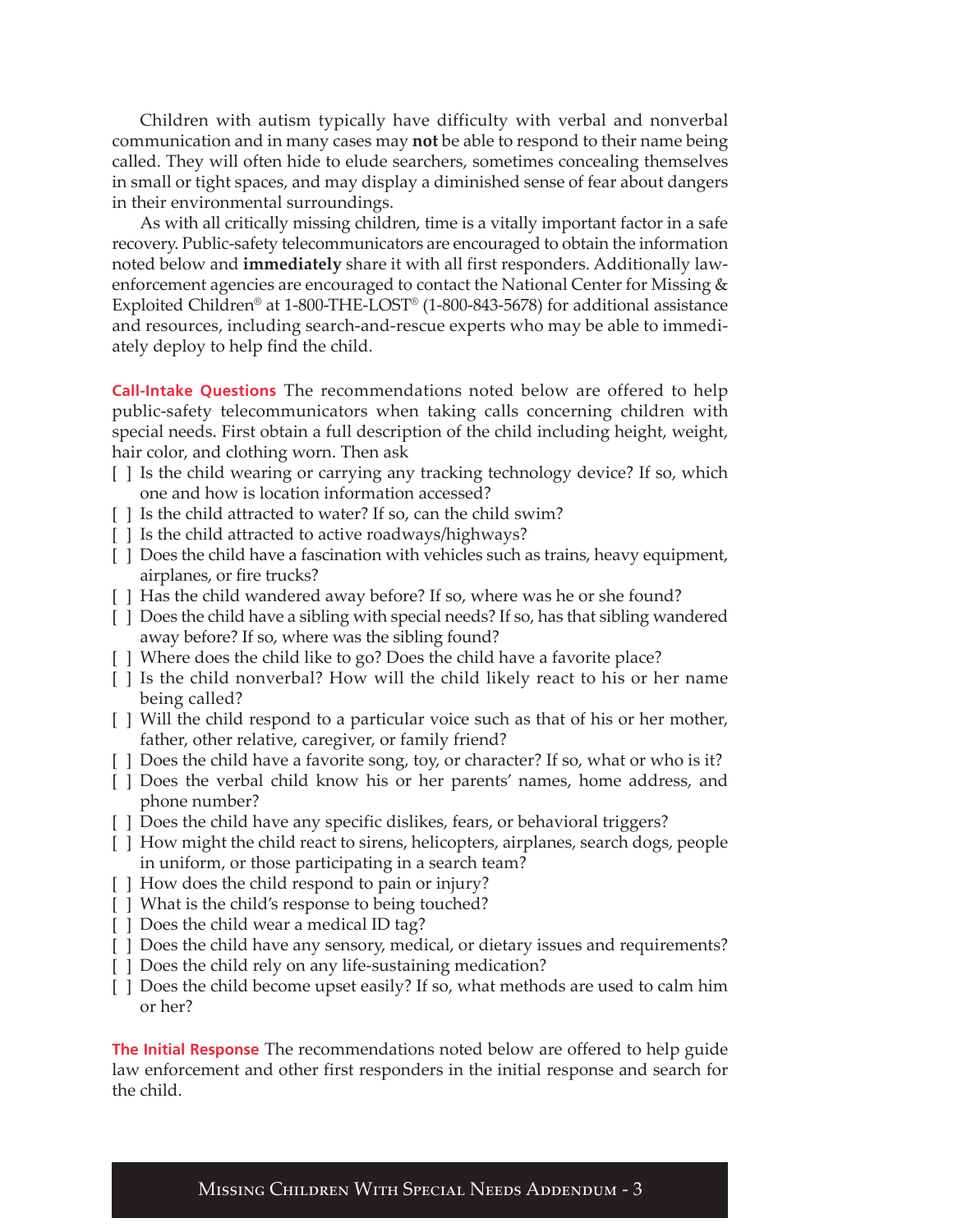- [ ] Identify hazards in the area where the child was last seen and dispatch personnel to those locations to search for the child, paying special attention to any bodies of water and specific locations of interest to the child such as his or her favorite places.
- [ ] Secure identified hazardous areas near where the child was last seen to prevent the child from entering those areas.
- [ ] Determine if the child was wearing/carrying a tracking device and, if so, immediately initiate tracking measures to locate the child.
- [ ] Determine if the child is frightened by aircraft, dogs, ATVs, or any other resources used to assist in searches. Remember using search dogs at the onset of the initial response will better ensure successful tracking.
- [ ] Determine if the child is sensitive to or frightened by noise and how he or she will typically react to that type of noise.
- [ ] Establish containment measures of the child's known routes to prevent him or her from wandering further away from the place last seen using all appropriate means such as road, bike, and air patrol.
- [ ] Contact the National Center for Missing & Exploited Children without delay to request assistance from their search-and-rescue and search-management experts.
- [ ] Ensure the lead agency is using the services of a reverse 911 system, such as A Child Is Missing Alert at www.achildismissing.org. This service helps alert the local community via a rapid-response, neighborhood-alert program using high-tech phone systems.
- [ ] Determine if an Endangered Missing Child Alert has been issued.

[Use of the National Center for Missing & Exploited Children's](http://www.missingkids.com/en_US/publications/SpecialNeeds_Questionnaire.pdf) *Missing Children With Special Needs Lost-Person Questionnaire* is also highly recommended.

**Investigative Measures** The recommendations noted below are offered to help guide law enforcement's search and investigative efforts.

- [ ] Contact the child's parent/guardian to further assess the child's specialneeds condition.
- [ ] Determine if the child has any history of wandering or eloping and, if so, where and what physical features associated with those episodes may have attracted the child.
- [ ] Identify additional physical features the child may be attracted to such as roadways/highways, trains, heavy equipment, fire trucks, park swings, and road signs.
- [ ] Determine if the child has any favorite places.
- [] Determine if the child has a favorite song, toy, or character.
- [ ] Determine if the child has any dislikes, fears, or behavioral triggers and, if so, how he or she will typically react to negative stimuli.
- [ ] Determine how the child reacts to sirens, dogs, vehicles used in searches, and people of authority/in uniform. Children with autism will sometimes avoid search teams or attempt to hide in small places.
- [ ] Determine the communication abilities of the child regarding verbal versus nonverbal skills.
- [ ] Determine if the child will respond to his or her name when being called.
- [ ] Determine if the child knows his or her parents' names, home address, and phone numbers.

4 - Missing Children With Special Needs Addendum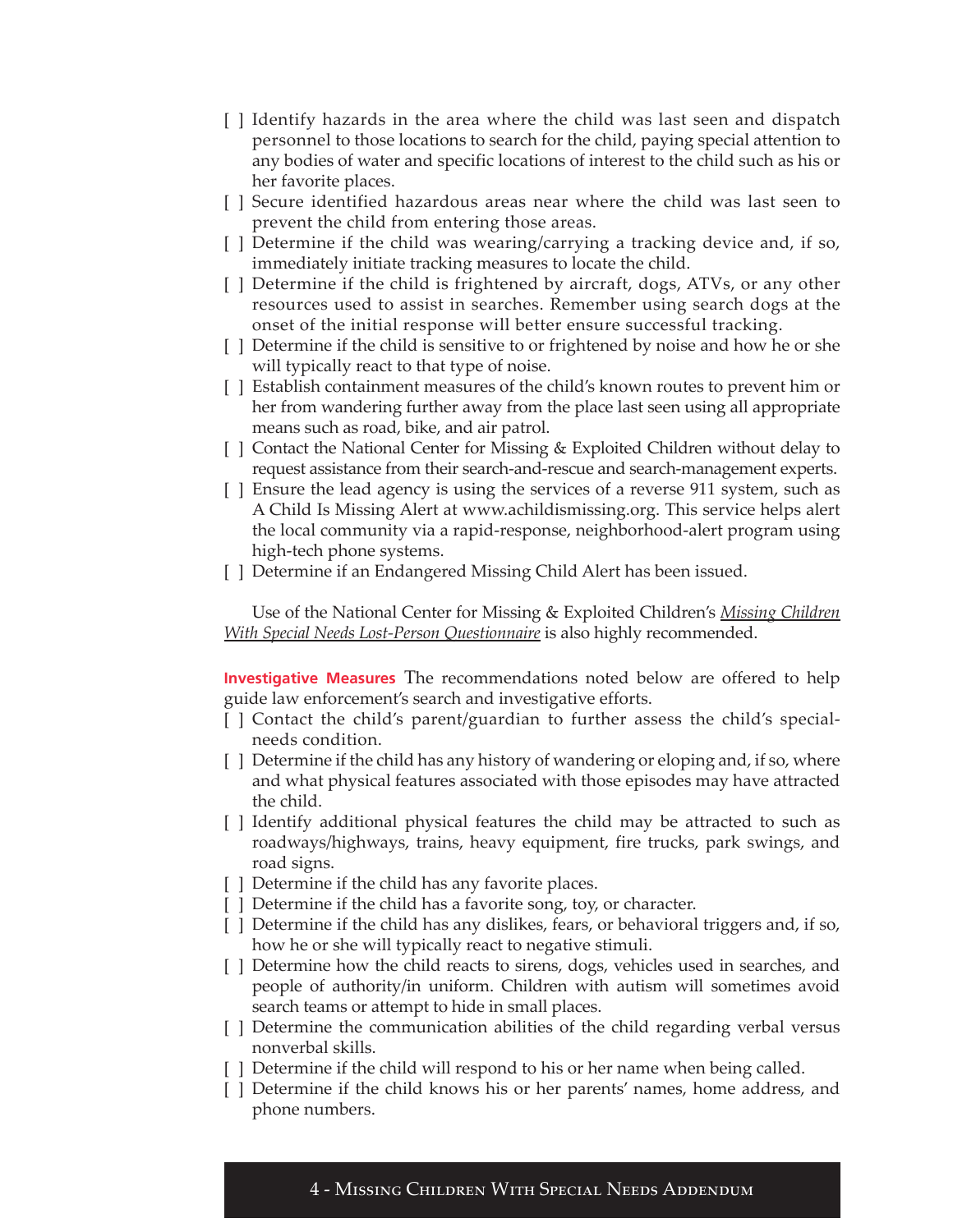- [] Determine if the child has any other mental or physical conditions.
- [] Determine if the child has any dietary issues or requirements.
- [ ] Determine if the child is taking any medications, and, if so, the type of medications, risks involved with delayed or missed doses, and potential side effects if the medication is not taken as prescribed.
- [ ] Determine if the child wears a medical identification bracelet or tag.
- [ ] Determine how the child responds to pain or injury.
- [ ] Determine the child's response to being touched.
- [  $\vert$  ] Determine what methods are used to calm the child.

**Search-and-Rescue Measures** The deployment of personnel trained in search-andrescue protocols is highly recommended to assist in the investigation to safely locate the missing child. Law enforcement should **immediately** provide information to search-and-rescue personnel about the child's special-needs condition and any information about the specific behaviors or interests that may assist in searching for the child.

Law enforcement should consider immediately establishing an Incident Command System (ICS) to help ensure all aspects of the investigative and search functions are properly managed and resources are used to their fullest potential. Additionally a critical component of that ICS is the establishment of a searchand-rescue manager for all aspects of the search-and-rescue operation. The search measures noted below may help in safely locating a missing child with special needs.

- [ ] Preserve the place the child was last seen.
- [ ] Use search-and-rescue personnel accustomed to the existing geography whether urban, suburban, or rural.
- [ ] Provide a detailed briefing to search-and-rescue personnel arriving on scene about the behaviors of the missing child.
- [ ] [Consider using the National Center for Missing & Exploited Children's](http://www.missingkids.com/en_US/publications/SpecialNeeds_Questionnaire.pdf) *Missing Children With Special Needs Lost-Person Questionnaire*.
- [ ] Initiate search-and-rescue efforts with an emphasis on bodies of water, highhazard areas, travel corridors, routes to favorite places, previous locations visited, and any other areas of interest suggested by those who know the child.
- [ ] Attempt to attract the child by using his or her favorite things such as playing a favorite song or driving a favorite type of vehicle into the search area.
- [ ] Use night-search techniques, if appropriate, such as projected lights and patterns, especially spinning patterns, or other types of favorite visuals to attract the missing child. **Note**: Be aware night searches could be hazardous to the child if the terrain includes dangers such as cliffs, drop offs, mine shafts, or bodies of water. Attempting to draw a child into these areas could lead to tragic consequences if these are not identified by searchers and secured prior to using attraction devices.
- [ ] Extend search duration because the unique behaviors of some children with special needs may have a protective effect allowing the child to survive longer than what is considered to be a normal survival rate for a child.

**Considerations in the Event of a Prolonged Search** In the event immediate search efforts have not resulted in the safe recovery of the missing child, begin to plan for the prolonged use of resources in order to sustain search efforts. The search-and-

Missing Children With Special Needs Addendum - 5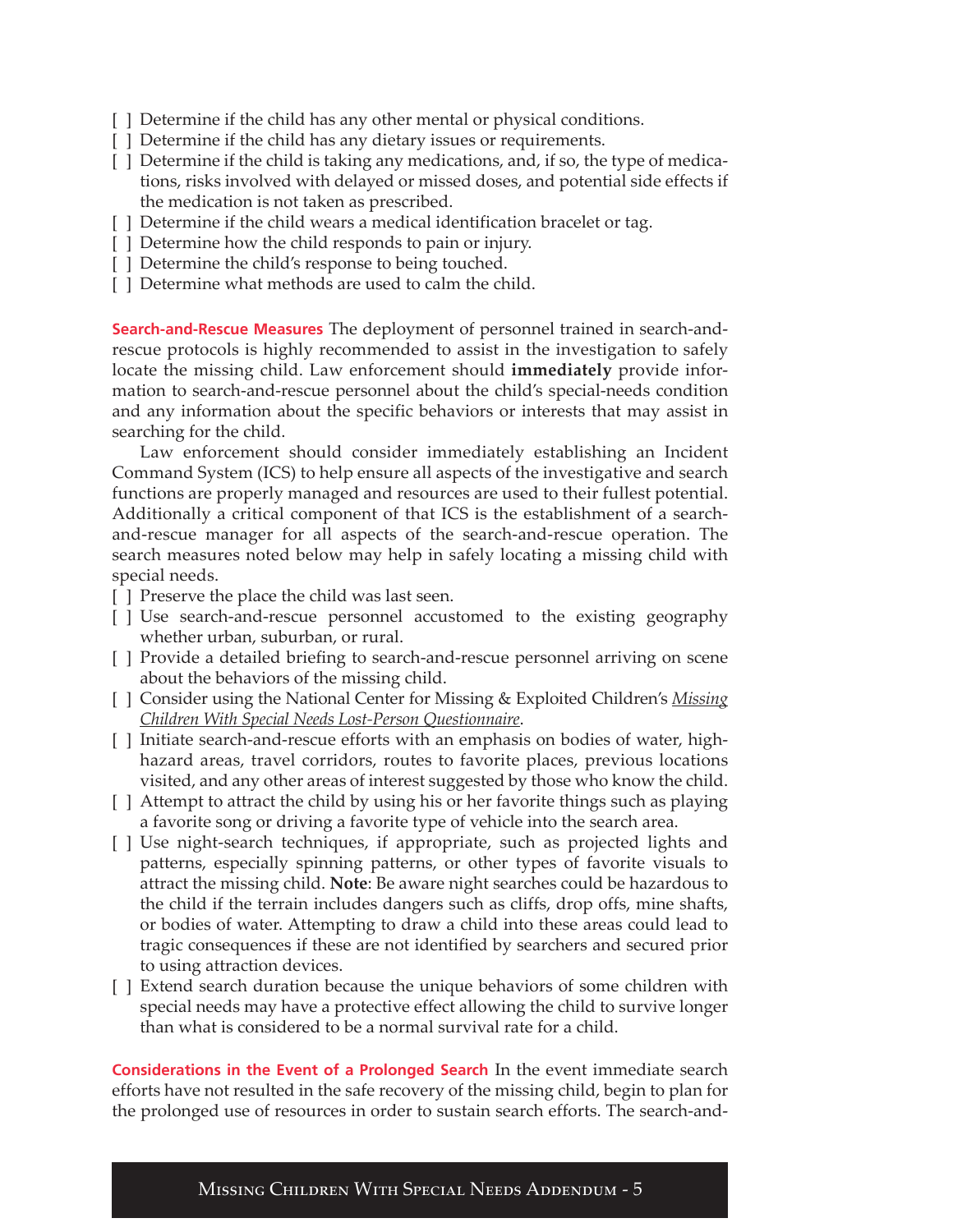rescue manager should evaluate the overall effectiveness of the search operations and make necessary adjustments for a prolonged search operation. The recommendations noted below are provided to assist in the planning for a prolonged search-and-rescue effort.

- [ ] Evaluate the overall effectiveness of the search operations and adjust as necessary for the next operational phase.
- [ ] Estimate immediate and long-range resources and logistical requirements for deployment of those resources.
- [] Assign new or additional personnel for the prolonged search operation.
- [ ] Consider expanding the search area, taking into account the distance the child could have walked during the time frame he or she has been missing and his or her resiliency. Children with autism have been known to walk several miles, often exceeding the initially established search containment area.
- [ ] Determine if there are any gaps in the original search area and make arrangements to search those areas again.
- [ ] Consider using trained search-and-rescue personnel with volunteer searchers to enhance the search capabilities.

## **Additional Considerations Unique to Children With Special Needs**

The unique behaviors of a child with special needs must be considered by law enforcement and first responders when planning and conducting searches. Past episodes have revealed children with special needs have a natural self-survival instinct and are often resilient, allowing them to survive long periods of time — sometimes longer than a nonaffected child. Additionally the children may have a diminished sense of fear of their surroundings and are highly mobile and thus may cover great distances, necessitating an expanded search parameter. The children may seek shelter or conceal themselves in confined spaces making it more difficult for searchers to locate them. In urban and suburban environments, it is highly recommended searchers focus their efforts on small confining spaces. Missing children with special needs may also have a fascination with or fixation on particular sounds; objects, especially moving or spinning objects; or certain foods. Consider use of attraction tactics, based on the unique behaviors and interests of the child, as a means to draw the missing child to the search party. Take special care, however, to help ensure the missing child is not drawn into a hazardous environment such as water, a cliff or bluff, or an active roadway. Additionally discuss with family members and caregivers techniques that would best work to help bring the child out versus what measures could be detrimental to the search.

## **Recovery and Reunification Measures**

With the understanding children with autism exhibit social and cognitive impairments, communication difficulties, and repetitive behaviors, keep in mind the interaction between law enforcement/search-and-rescue personnel and a child with autism at the time of recovery and subsequent reunification can be a traumatic experience.

The considerations noted below are recommended to deescalate and/or minimize any heightened emotions or anxieties the child may experience at the time of recovery.